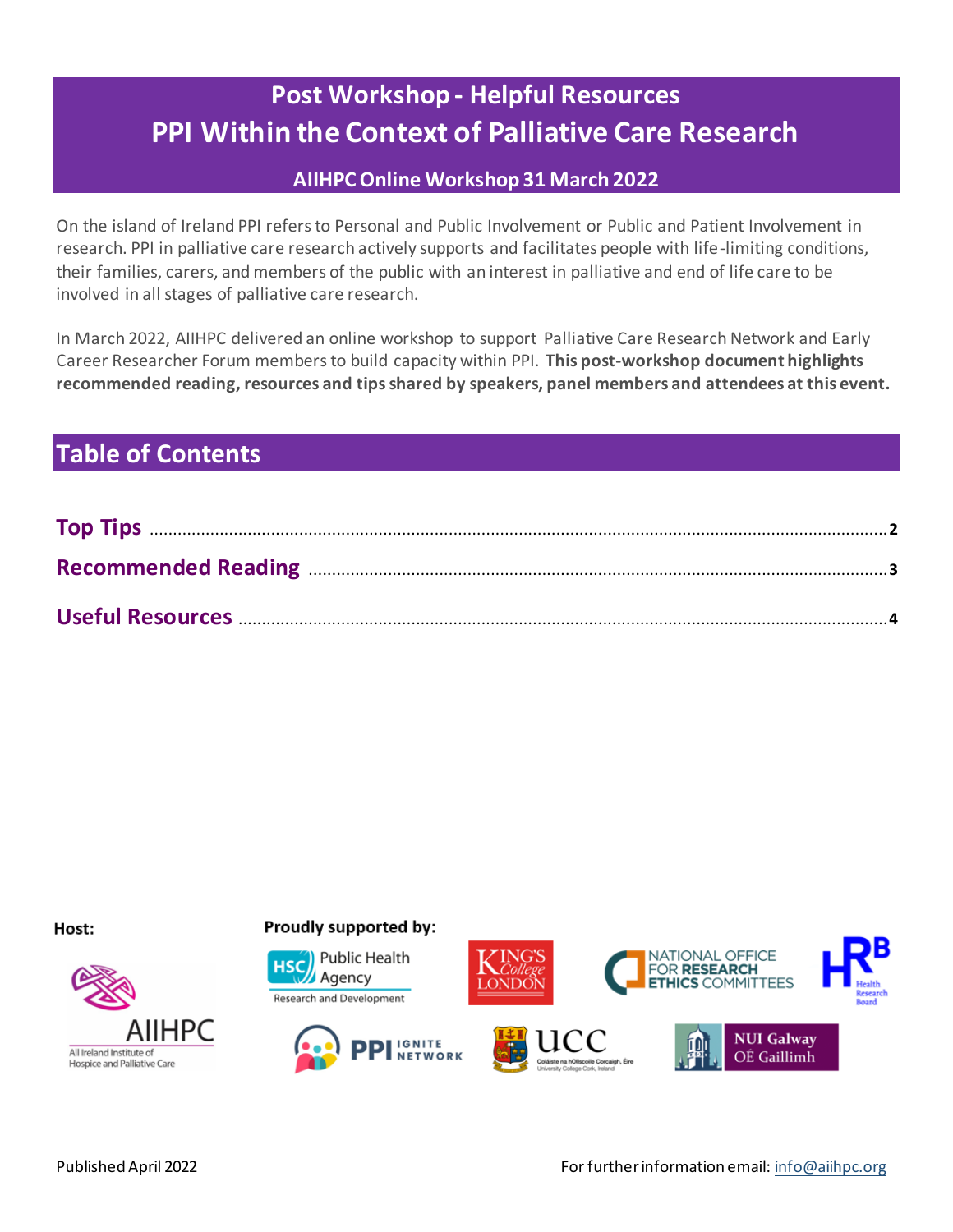## **Top Tips**

To support people'sinvolvement in palliative care research consider the following:

#### **Challenges facing people's involvement and potential barriers:**

- People with life-limiting conditions may be experiencing pain, fatigue, and other symptoms related to their condition. They may also have difficulty with their mobility, ability to communicate or to understand due to cognitive impairment. Such needs can cause a barrier to participation if not considered and catered for.
- People may have caring responsibilities, as well as family and/or work commitments. Availability of time and the importance of theirtime must be considered, and activities designed to meet their needs.
- People commuting from rural areas, long distance or any distance may pose a challenge for their involvement. Consider geographical location and ways of catering to individual's needs.
- People who experience time lags on reclaiming expenses attached to attending PPI events can cause a barrier for their participation, particularly if due to illness and/or caring commitments household income has been impacted.
- People who are bereaved family members/former carers can have their emotions triggered due to their involvement and sensitivity is needed. Consider whether people who are recently bereaved (within at least 6 months) should be involved.
- People can feel that their contributions may not be valuable or valued and this can deter engagement. Consider ways to reassure people that their contributions are welcomed and valued.

**Budget**: Ringfence a dedicated budget for PPI. To plan for and achieve inclusivity, when budgeting for PPI considerthe needs of different people with varying mobility, communication and cognitive needs and the supports you may need to put in place to facilitate everyone's engagement in PPI activities.

**Time**: Ensure there is dedicated time for PPI. Building relationships with your PPI contributors is essential. Ideally have a dedicated PPI coordinator who will collaborate with PPI contributors consistently throughout the research, at PPI events, and outside of those events. At the beginning of your research allocate time for listening which will allow you to get to know individual contributors, their individual needs, stories and experiences. The time you need to set aside for listening to your contributors inside and outside of PPI events cannot be underestimated.

It is important to be transparent with people about how much of their time will be required to be involved in the research project (Johnson et all. 2021). Also, remember PPI contributors are volunteers and some may enjoy the social aspect of group participation. Ensure you allocate time within PPI activities that will allow those who want to the opportunity to get to know other members of the PPI panel. It is recommended when planning PPI activities whatever amount of time you have built into your plans to add more to the schedule, to ensure you have enough time, particularly if any person has communication or cognitive impairments(McMenamin et al. 2021).

#### **Preparing for PPI activities:**

- Offer flexibility for participation (Johnson et al. 2021). For example, if a person is not available to attend a group event, whetheronline or face-to-face, offer them the opportunity to comment on a post event document ormake contributions in advance of the group event.
- Consider individuals training needs. For example, do members of your PPI panel need support around digital literacy, do they understand common research terms, or should a glossary be provided and/or explained? To participate in specific research activities capacity building may be required.
- Consider the needs of individuals when planning face-to-face events, the proximity of public transport to venues, parking proximity at venues and accessibility within a venue.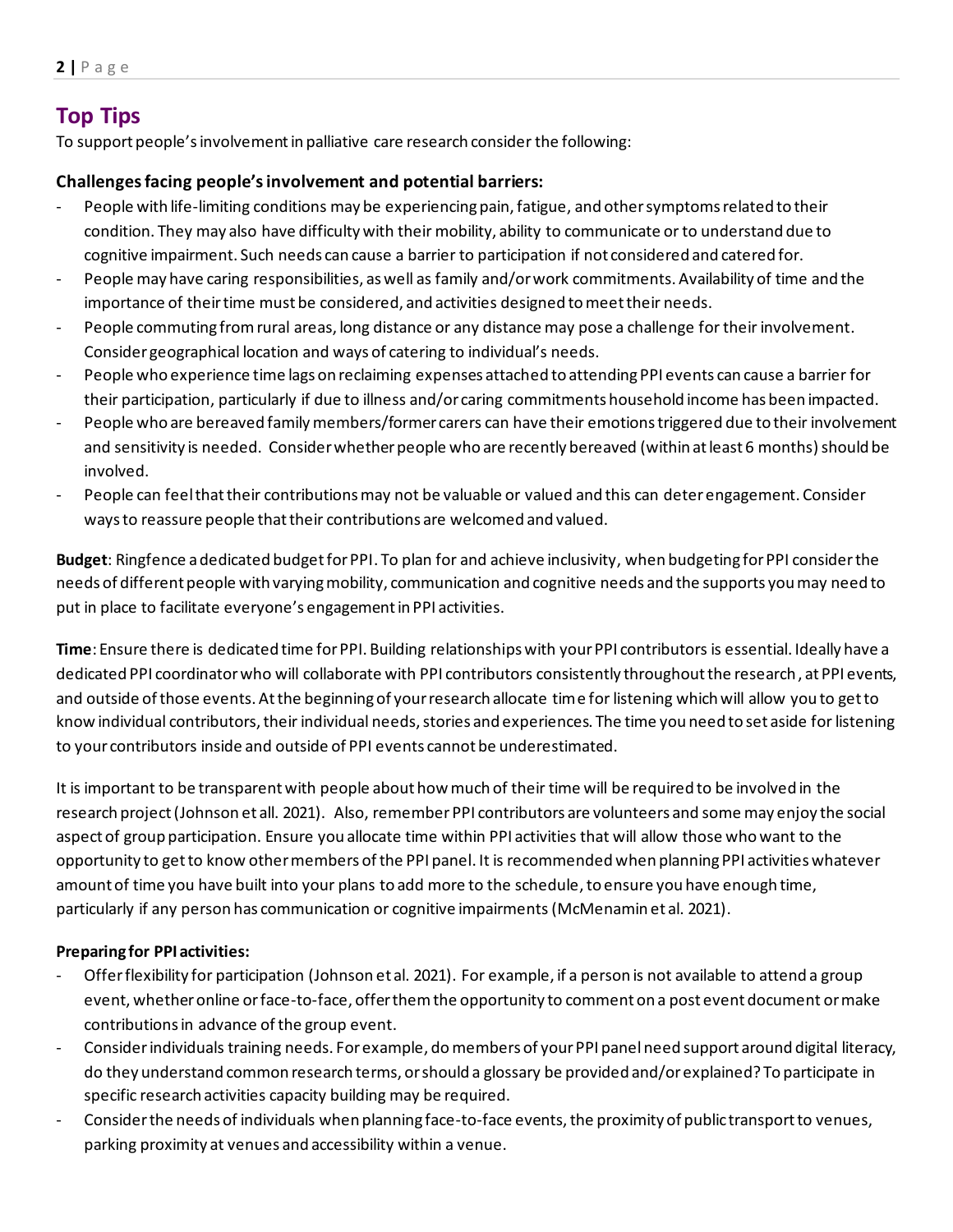- Consider the language you use carefully, the pace at which activities are moving and ensure you have supports in place if emotions are triggered. It is recommended a minimum of two facilitators attend PPI activities. If a person needs to step out for a moment this will allow one of the facilitators to step out with them for support. At face-toface events identify a quiet space you can go to within the venue if needed (Shé et al. 2021).
- Remember to always communicate to people they can withdraw at any time.

**Making the value of PPI contributors input clear:** Feedback to people about how they impacted the research project through their contributions. Examples of doing this include communicating what insights the research team gained from a PPI event, providing a post event document which captures PPI contributors' perspectives on the topic of discussion and by communicating how the research is going to move forward based on contributions.

### **Recommended Reading**

Johnson H, Ogden M, Brighton LJ, et al. Patient and public involvement in palliative care research: What works, and **why? A qualitative evaluation**. *Palliative Medicine*. 2021;35(1):151-160. do[i:10.1177/0269216320956819](https://doi.org/10.1177/0269216320956819) [accessed 14 April 2022]

McMenamin, R., Griffin, M., Grzybowska, B., & Pound, C. (2021). **Working together: experiences of people with aphasia as co-researchers in participatory health research studies**. *Aphasiology*, 1-22. [doi.org/10.1080/02687038.2021.1923948](https://doi.org/10.1080/02687038.2021.1923948) [accessed 14 April 2022]

Shé, É.N., Gordan, A., Hughes, B. et al. **"Could you give us an idea on what we are all doing here?" the Patient Voice in Cancer Research (PVCR) starting the journey of involvement in Ireland**. Res Involv Engagem 7, 63 (2021). [doi.org/10.1186/s40900-021-00301-1](https://doi.org/10.1186/s40900-021-00301-1) [accessed 14 April 2022]

Murphy E, Tierney E, Ní Shé É et al. COVID-19: **Public and patient involvement, now more than ever** [version 1; peer review: 2 approved]. HRB Open Res 2020, 3:35 [doi.org/10.12688/hrbopenres.13067.1](https://doi.org/10.12688/hrbopenres.13067.1) [accessed 14 April 2022]

Brighton, L.J., Pask, S., Benalia, H. *et al.* **Taking patient and public involvement online: qualitative evaluation of an online forum for palliative care and rehabilitation research**. *Res Involv Engagem* **4,** 14 (2018)[. doi.org/10.1186/s40900-](https://doi.org/10.1186/s40900-018-0097-z) [018-0097-z](https://doi.org/10.1186/s40900-018-0097-z) [accessed 14 April 2022]

Seddon, K., Elliott, J., Johnson, M. et al. **Using the United Kingdom standards for public involvement to evaluate the impact of public involvement in a multinational clinical study**. Res Involv Engagem7, 22 (2021). <https://doi.org/10.1186/s40900-021-00264-3> [accessed 25 April 2022]

Reynolds, J., Ogden, M. & Beresford, R. **Conceptualising and constructing 'diversity' through experiences of public and patient involvement in health research.** Res Involv Engagem 7, 53 (2021)[. doi.org/10.1186/s40900-021-00296-9](https://doi.org/10.1186/s40900-021-00296-9) [accessed 14 April 2022]

Staniszewska S, BrettJ, Simera I, Seers K, Mockford C,Goodlad S et al. **GRIPP2 reporting checklists: tools to improve reporting of patient and public involvement in research**. *BMJ* 2017; 358:j3453 [doi.org/10.1136/bmj.j3453](https://doi.org/10.1136/bmj.j3453) [accessed 14 April 2022]

Ogden, M. "**Reflections from a Public Patient Involvement member on being part of an out-of-hours community palliative care research study**." [EAPC Blog,](https://eapcnet.wordpress.com/2022/02/02/reflections-from-a-public-patient-involvement-member-on-being-part-of-an-out-of-hours-community-palliative-care-research-study/) 2 February 2022 [accessed 14 April 2022]

Foley G. **Video-based online interviews for palliative care research: A new normal in COVID-19?** Palliative Medicine. 2021;35(3):625-626. doi: [10.1177/0269216321989571](https://doi.org/10.1177/0269216321989571) [accessed 14 April 2022]